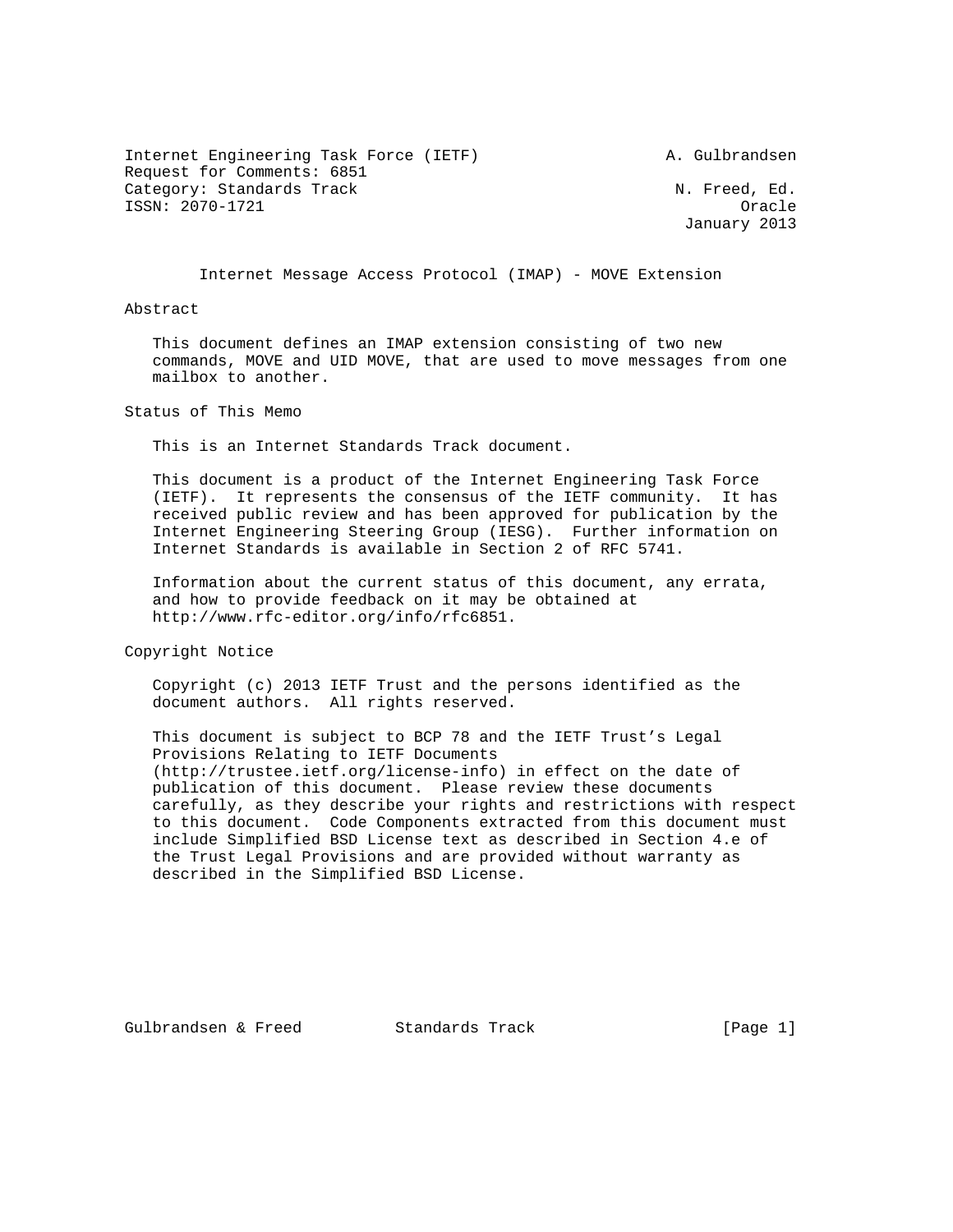## 1. Introduction

 This document defines an IMAP [RFC3501] extension to facilitate moving messages from one mailbox to another. This is accomplished by defining a new MOVE command and extending the UID command to allow UID MOVE.

 A move function is not provided in the base IMAP specification, so clients have instead had to use a combination of the COPY, STORE, and EXPUNGE commands to perform this very common operation.

 Implementors have long pointed out some shortcomings with this approach. Because the moving of a message is not an atomic process, interruptions can leave messages in intermediate states. Because multiple clients can be accessing the mailboxes at the same time, clients can see messages in intermediate states even without interruptions. If the source mailbox contains other messages that are flagged for deletion, the third step can have the side effect of expunging more than just the set of moved messages. Additionally, servers with certain types of back-end message stores might have efficient ways of moving messages, which don't involve the actual copying of data. Such efficiencies are often not available to the COPY/STORE/EXPUNGE process.

 The MOVE extension is present in any IMAP implementation that returns "MOVE" as one of the supported capabilities to the CAPABILITY command.

2. Conventions Used in This Document

 The key words "MUST", "MUST NOT", "REQUIRED", "SHALL", "SHALL NOT", "SHOULD", "SHOULD NOT", "RECOMMENDED", "MAY", and "OPTIONAL" in this document are to be interpreted as described in [RFC2119].

Formal syntax is specified using ABNF [RFC5234].

 Example lines prefaced by "C:" are sent by the client and ones prefaced by "S:" by the server.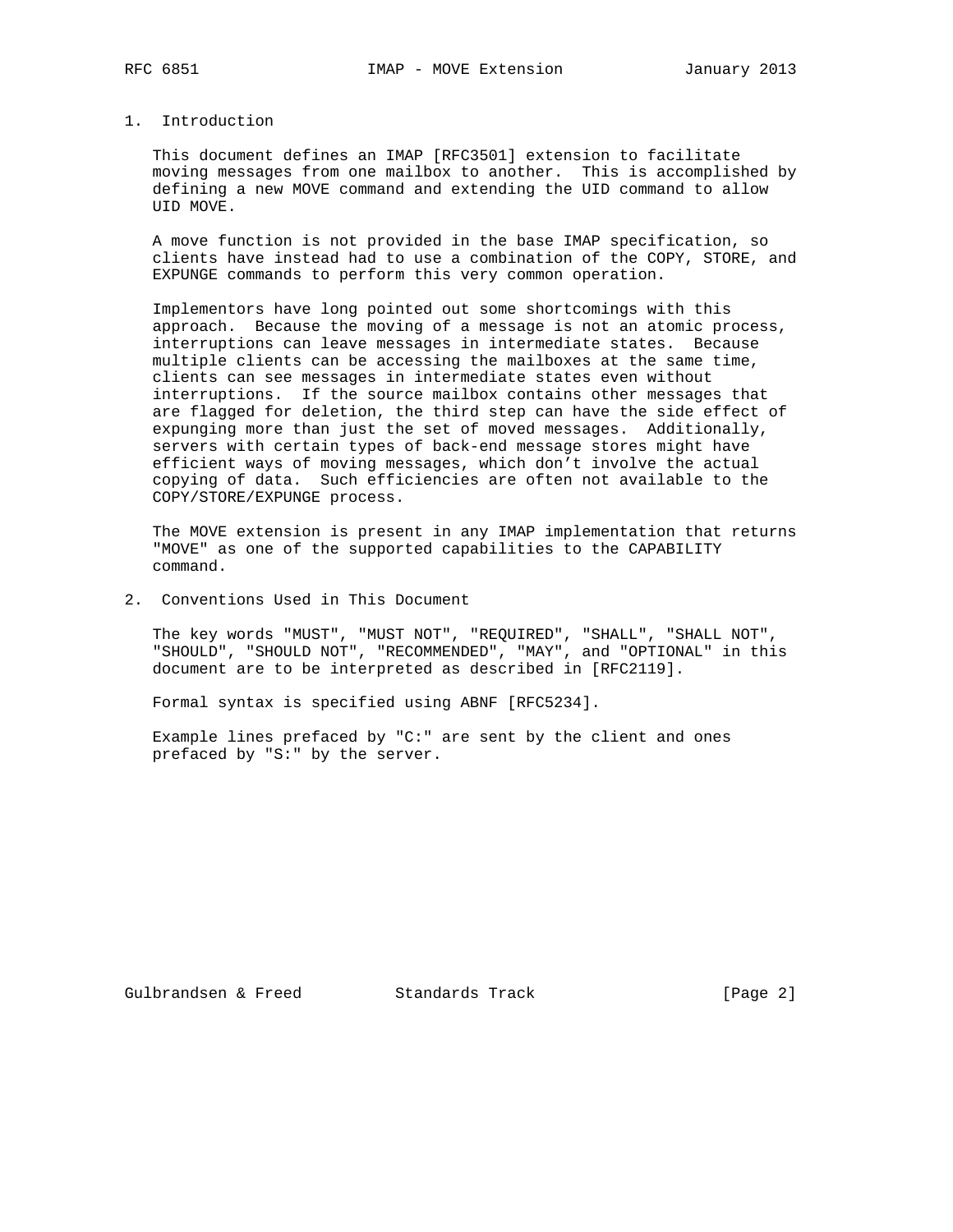3. MOVE and UID MOVE

3.1. MOVE Command

 Arguments: sequence set mailbox name

Responses: no specific responses for this command

Result: OK - move completed

NO - move error: can't move those messages or to that name

BAD - command unknown or arguments invalid

## 3.2. UID MOVE Command

 This extends the first form of the UID command (see [RFC3501], Section 6.4.8) to add the MOVE command defined above as a valid argument.

3.3. Semantics of MOVE and UID MOVE

 The MOVE command takes two arguments: a message set (sequence numbers for MOVE, UIDs for UID MOVE) and a named mailbox. Each message included in the set is moved, rather than copied, from the selected (source) mailbox to the named (target) mailbox.

 This means that a new message is created in the target mailbox with a new UID, the original message is removed from the source mailbox, and it appears to the client as a single action. This has the same effect for each message as this sequence:

1. [UID] COPY

- 2. [UID] STORE +FLAGS.SILENT \DELETED
- 3. UID EXPUNGE

 Although the effect of the MOVE is the same as the preceding steps, the semantics are not identical: The intermediate states produced by those steps do not occur, and the response codes are different. In particular, though the COPY and EXPUNGE response codes will be returned, response codes for a STORE MUST NOT be generated and the \DELETED flag MUST NOT be set for any message.

Gulbrandsen & Freed Standards Track [Page 3]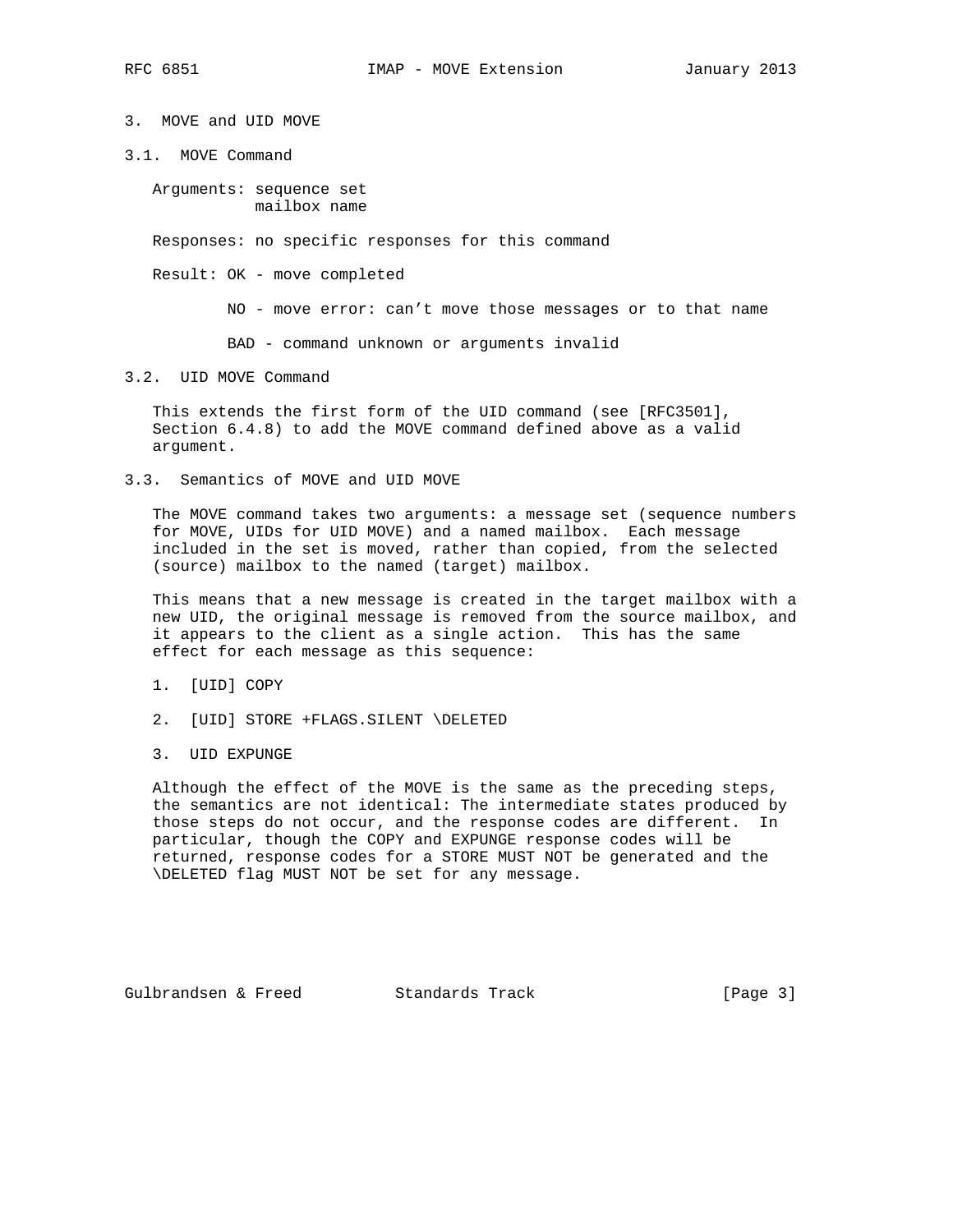Because a MOVE applies to a set of messages, it might fail partway through the set. Regardless of whether the command is successful in moving the entire set, each individual message SHOULD either be moved or unaffected. The server MUST leave each message in a state where it is in at least one of the source or target mailboxes (no message can be lost or orphaned). The server SHOULD NOT leave any message in both mailboxes (it would be bad for a partial failure to result in a bunch of duplicate messages). This is true even if the server returns a tagged NO response to the command.

 Because of the similarity of MOVE to COPY, extensions that affect COPY affect MOVE in the same way. Response codes such as TRYCREATE (see [RFC3501], Section 6.4.7), as well as those defined by extensions, are sent as appropriate. See Section 4 for more information about how MOVE interacts with other IMAP extensions.

An example:

 C: a UID MOVE 42:69 foo S: \* OK [COPYUID 432432 42:69 1202:1229] S: \* 22 EXPUNGE S: (more expunges) S: a OK Done

 Note that the server may send unrelated EXPUNGE responses as well, if any happen to have been expunged at the same time; this is normal IMAP operation.

 Implementers will need to read [RFC4315] to understand what UID EXPUNGE does, though full implementation of [RFC4315] is not necessary.

 Note that moving a message to the currently selected mailbox (that is, where the source and target mailboxes are the same) is allowed when copying the message to the currently selected mailbox is allowed.

 The server may send EXPUNGE (or VANISHED) responses before the tagged response, so the client cannot safely send more commands with message sequence number arguments while the server is processing MOVE or UID MOVE.

 Both MOVE and UID MOVE can be pipelined with other commands, but care has to be taken. Both commands modify sequence numbers and also allow unrelated EXPUNGE responses. The renumbering of other messages in the source mailbox following any EXPUNGE response can be surprising and makes it unsafe to pipeline any command that relies on message sequence numbers after a MOVE or UID MOVE. Similarly, MOVE

Gulbrandsen & Freed Standards Track [Page 4]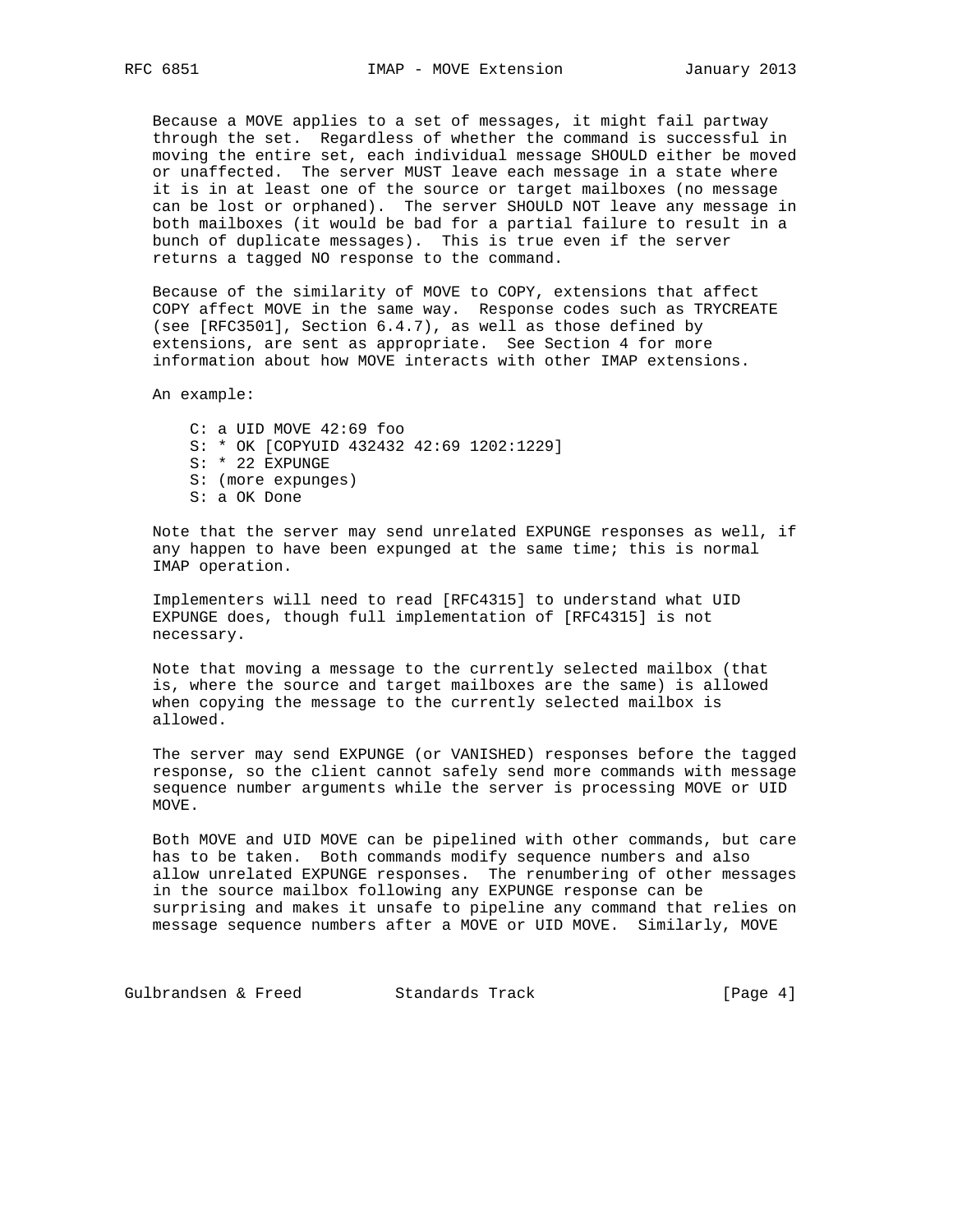cannot be pipelined with a command that might cause message renumbering. See [RFC3501], Section 5.5, for more information about ambiguities as well as handling requirements for both clients and servers.

4. Interaction with Other Extensions

 This section describes how MOVE interacts with some other IMAP extensions.

4.1. RFC 2087, QUOTA

 The QUOTA extension (defined by [RFC2087]) may interact with MOVE on some servers, in the sense that a MOVE command may succeed where COPY would cause a quota overrun.

4.2. RFC 4314, Access Control List (ACL)

 The ACL rights [RFC4314] required for MOVE and UID MOVE are the union of the ACL rights required for UID STORE, UID COPY, and UID EXPUNGE.

4.3. RFC 4315, UIDPLUS

 Servers supporting UIDPLUS [RFC4315] SHOULD send COPYUID in response to a UID MOVE command. For additional information see Section 3 of [RFC4315].

 Servers implementing UIDPLUS are also advised to send the COPYUID response code in an untagged OK before sending EXPUNGE or moved responses. (Sending COPYUID in the tagged OK, as described in the UIDPLUS specification, means that clients first receive an EXPUNGE for a message and afterwards COPYUID for the same message. It can be unnecessarily difficult to process that sequence usefully.)

4.4. RFC 5162, QRESYNC

 The QRESYNC extension [RFC5162] states that the server SHOULD send VANISHED rather than EXPUNGE in response to the UID EXPUNGE command. The same requirement applies to MOVE, and a QRESYNC-enabled client needs to handle both VANISHED and EXPUNGE responses to a UID MOVE command.

 If the server is capable of storing modification sequences for the selected mailbox, it MUST increment the per-mailbox mod-sequence if at least one message was permanently moved due to the execution of the MOVE/UID MOVE command. For each permanently removed message, the server MUST remember the incremented mod-sequence and corresponding UID. If at least one message was moved, the server MUST send the

Gulbrandsen & Freed Standards Track [Page 5]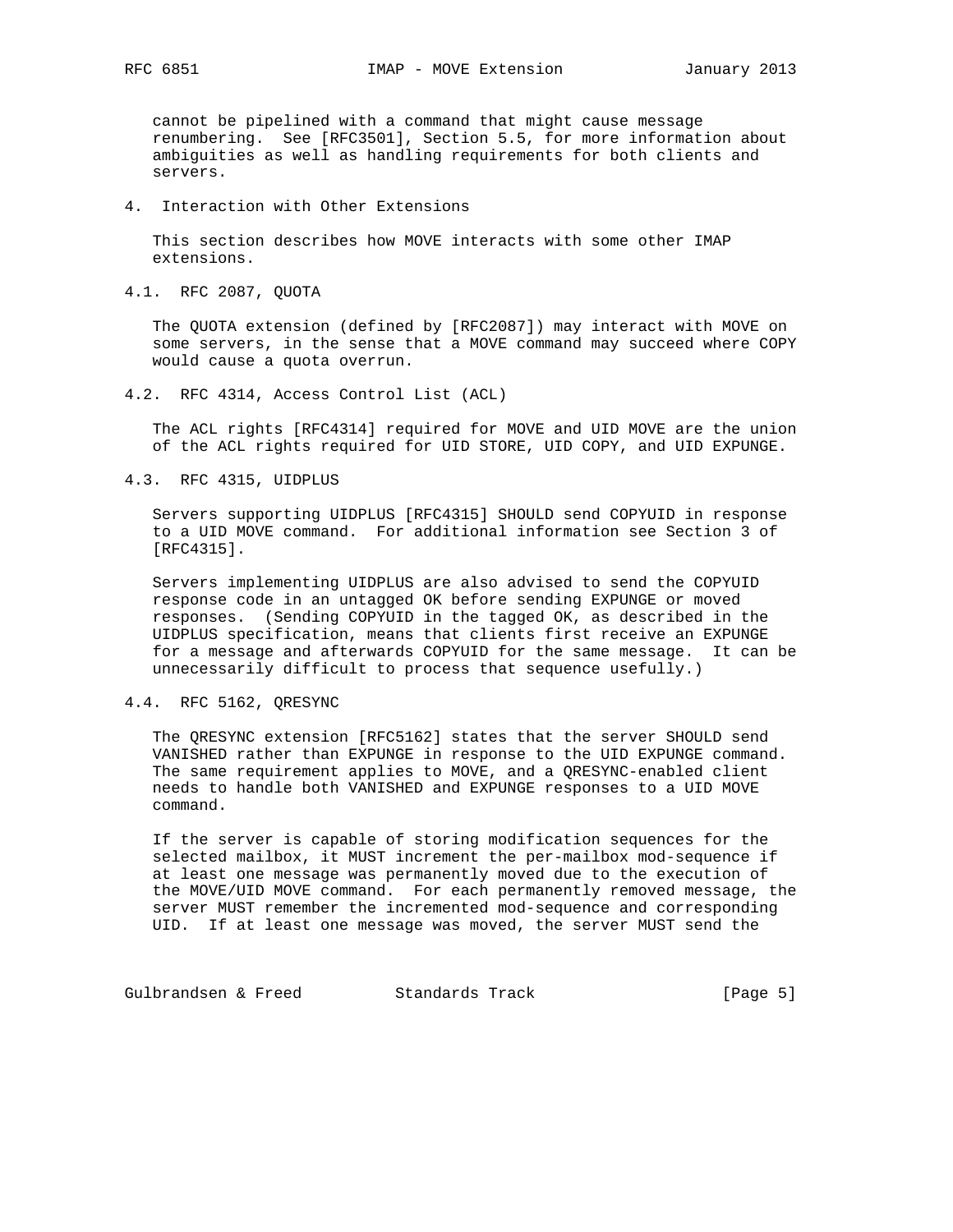updated per-mailbox modification sequence using the HIGHESTMODSEQ response code (defined in [RFC4551]) in the tagged or untagged OK response.

 When one or more messages are moved to a target mailbox, if the server is capable of storing modification sequences for the mailbox, the server MUST generate and assign new modification sequence numbers to the moved messages that are higher than the highest modification sequence of the messages originally in the mailbox.

4.5. IMAP Events in Sieve

 MOVE applies to IMAP events in Sieve [RFC6785] in the same way as COPY does. Therefore, MOVE can cause a Sieve script to be invoked with the imap.cause set to "COPY". Because MOVE does not cause flags to be changed, a MOVE command will not result in a script invocation with the imap.cause set to "FLAG".

5. Formal Syntax

 The following syntax specification uses the Augmented Backus-Naur Form (ABNF) notation as specified in [RFC5234]. [RFC3501] defines the non-terminals "capability", "command-select", "sequence-set", and "mailbox".

 Except as noted otherwise, all alphabetic characters are case insensitive. The use of upper or lower case characters to define token strings is for editorial clarity only. Implementations MUST accept these strings in a case-insensitive fashion.

capability =/ "MOVE"

| $command-set = /\ m$ |                                                     |
|----------------------|-----------------------------------------------------|
| move                 | = "MOVE" SP sequence-set SP mailbox                 |
| uid                  | $=$ "UID" SP (copy / fetch / search / store / move) |

6. Security Considerations

 MOVE does not introduce any new capabilities to IMAP, and this limits the security impact. However, the transactional semantics of MOVE may interact with specific implementations in ways that could have unexpected consequences. For example, moving messages between mailboxes under the quota root may require temporary suspension of quota checking.

 An additional area of concern is interaction with antispam, antivirus, and other security scanning and auditing mechanisms. Different mailboxes may have different security policies that could

Gulbrandsen & Freed Standards Track [Page 6]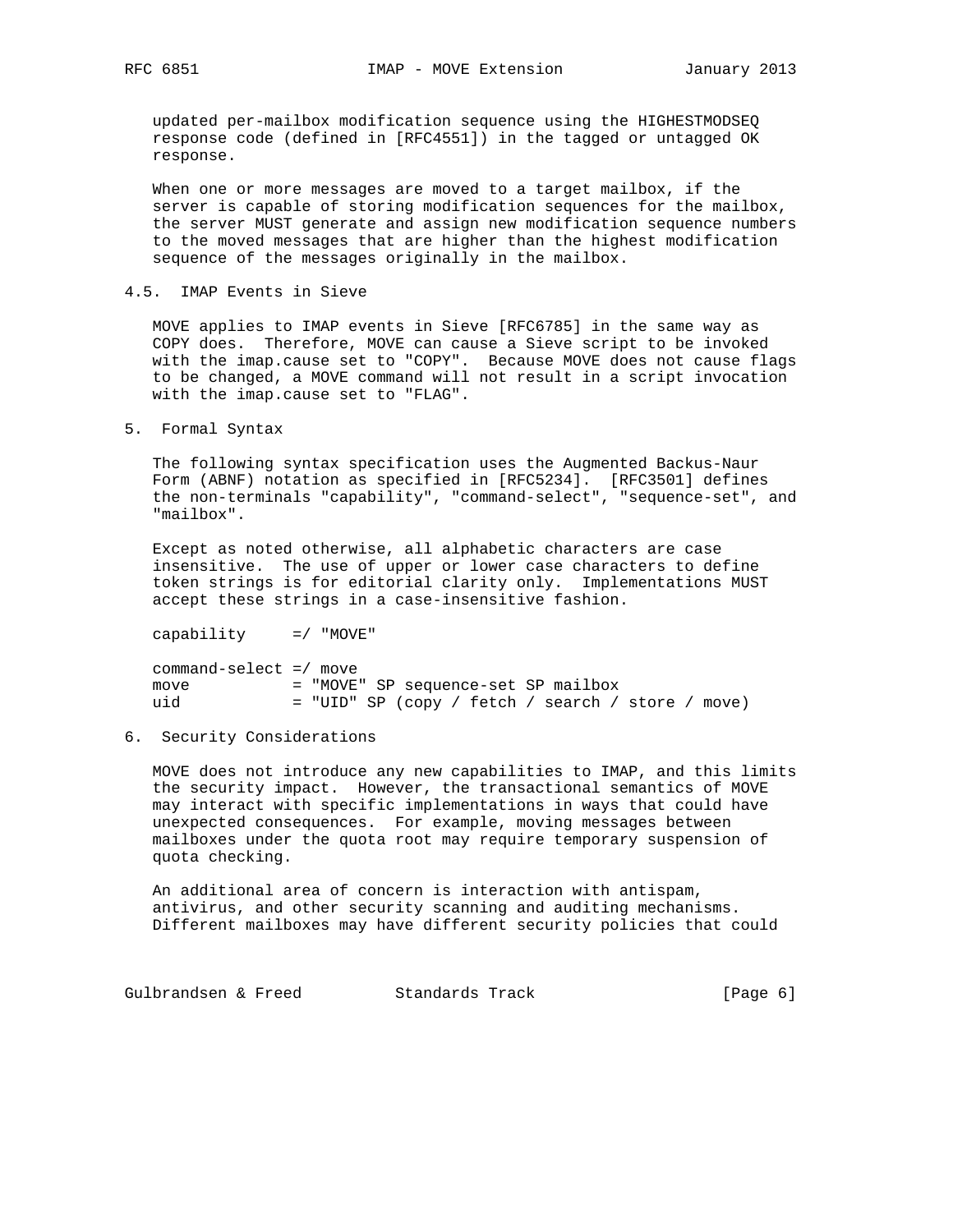interact with MOVE in complex ways. Scanning with updated rules may also be required when messages are moved even when the underlying policy has not changed.

 MOVE does relieve a problem with the base specification, since client authors currently have to devise and implement complicated algorithms to handle partial failures of the STORE/COPY/EXPUNGE trio. Incomplete or improper implementation of these algorithms can lead to mail loss.

7. IANA Considerations

 The IANA has added MOVE to the "IMAP 4 Capabilities" registry, <http://www.iana.org/assignments/imap4-capabilities>.

8. Acknowledgments

 This document is dedicated to the memory of Mark Crispin, the inventor of the IMAP protocol, author of the IMAP protocol specification [RFC3501], and contributor to many other email specifications in the IETF.

 An extension like this has been proposed many times, by many people. This document is based on several of those proposals, most recently that by Witold Krecicki. Witold, Benoit Claise, Adrien W. de Croy, Stephen Farrell, Bron Gondwana, Dan Karp, Christian Ketterer, Murray Kucherawy, Jan Kundrat, Barry Leiba, Alexey Melnikov, Kathleen Moriarty, Zoltan Ordogh, Pete Resnick, Timo Sirainen, Michael Slusarz, and others provided valuable comments.

## 9. References

## 9.1. Normative References

- [RFC2119] Bradner, S., "Key words for use in RFCs to Indicate Requirement Levels", BCP 14, RFC 2119, March 1997.
- [RFC3501] Crispin, M., "INTERNET MESSAGE ACCESS PROTOCOL VERSION 4rev1", RFC 3501, March 2003.
- [RFC4314] Melnikov, A., "IMAP4 Access Control List (ACL) Extension", RFC 4314, December 2005.
- [RFC4315] Crispin, M., "Internet Message Access Protocol (IMAP) UIDPLUS extension", RFC 4315, December 2005.

Gulbrandsen & Freed Standards Track [Page 7]